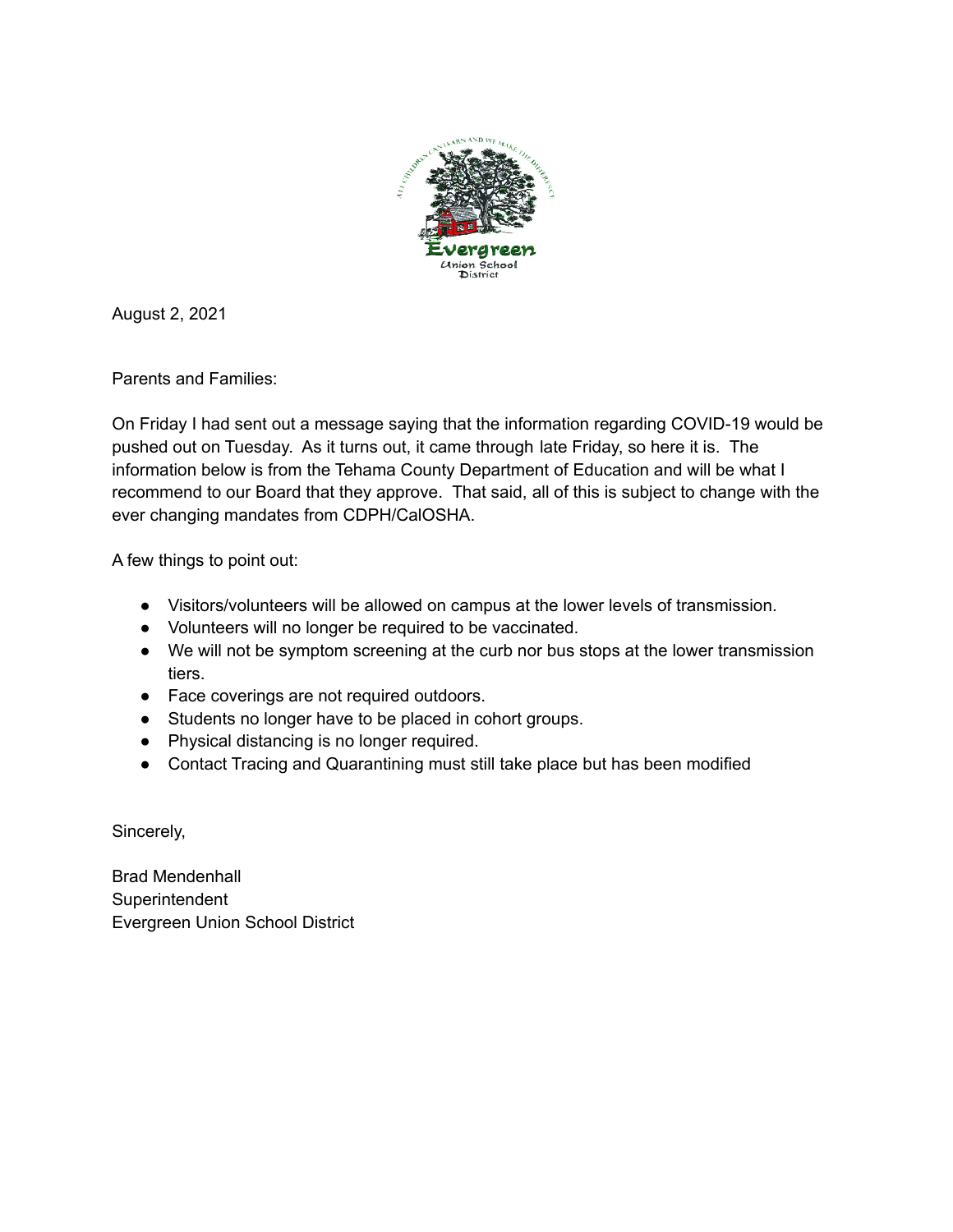## **Public Service Announcement Tehama County TK-12 Public School Covid-19 Public Health Guidance Expectations and Enforcement Plan 2021-2022 School Year**

Tehama County Public Health, Tehama County Department of Education, and all Tehama County Schools have spent the summer working together to ensure our classrooms are filled with laughter and learning as we approach a new school year.

The California Department of Public Health (CDPH) released the updated [COVID-19](https://www.cdph.ca.gov/Programs/CID/DCDC/Pages/COVID-19/K-12-Guidance-2021-22-School-Year.aspx) Public Health [Guidance](https://www.cdph.ca.gov/Programs/CID/DCDC/Pages/COVID-19/K-12-Guidance-2021-22-School-Year.aspx) for TK-12 Schools in California on July 12, 2021. Based on current data, some restrictions are no longer required which will allow us to return to a more typical school day.

Here are some of the updated guidelines:

- Face coverings are not required outdoors
- Student cohorts will no longer be required
- Physical distancing is no longer required
- Modified quarantine rules

CDPH guidance continues to mandate that **all TK-12 students and staff wear face coverings when indoors**. This is not a district or even a county decision. Masks are required at all schools in the state of California, public or private. Districts and school boards do not have a choice about whether or not to enforce public health's guidance; we are required to do so. If a district were to ignore this guidance, they could face criminal sanctions, expose the district to liability, risk loss of funding, and be subject to penalties from Cal/OSHA and public health.

All Tehama County Schools will be following the *Student Expectations and Enforcement Plan* for the 2021-2022 academic year. The state has indicated "county health agencies are responsible for making sure that districts enforce the mask mandate." The attached *Student Expectation and Enforcement Plan* has been developed and approved for use by the Tehama County Department of Education, all Tehama County schools, and our local Public Health Officer.

Our resources will be focused on safety and ensuring every student gets the best education and access to mental health services possible, as well as engaging students with gaps in learning due to COVID-19 disruption and challenges during the past school year.

All schools will continue to implement COVID-19 prevention measures and encourage everyone to take public health precautions and follow CDC and CDPH guidelines.

Additionally, all schools remain committed to advocating for local control on issues of this nature.